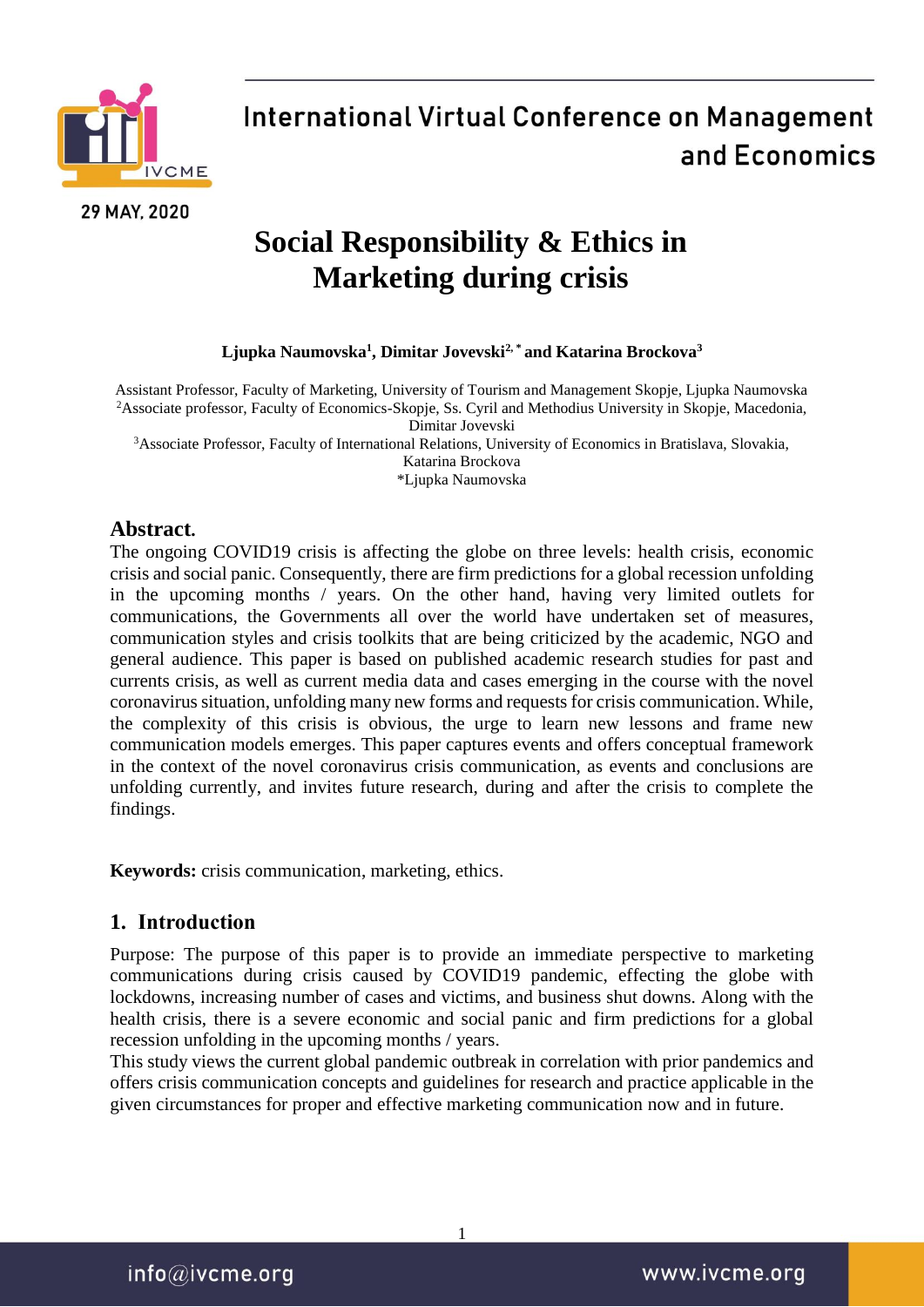

### 29 MAY, 2020

Design / Methodology/ Approach: This paper is based on published academic research studies for past and currents crisis, as well as current media data and cases emerging in the course with the novel coronavirus situation, unfolding many new forms and requests for communication.

Outcomes: This paper captures events and offers conceptual framework in the context of the novel coronavirus crisis communication, as events and conclusions are unfolding currently. The outcomes and findings are correlated with cases and models to the research literature on past pandemics like severe acute respiratory syndrome (SARS) and Ebola and draws some important directions to guide research and practice for current COVID19 pandemic.

Research limitations/implications – This is a viewpoint paper and offers some emerging perspectives, concepts and challenges arising in relation to the current novel coronavirus outbreak and crisis communication of organizations. Future research will need to explore the larger literature, and to establish clear hypothesis once this pandemic is over and results are collected.

### **1. 1 Understanding and managing crisis communication**

The topic of crisis communication has attracted a significant amount of interest from researchers from all around the world, that has evolved in a large amount of scientific contributions, information, models and concepts. However, the insights are mainly related with observations of specific type of crisis and the offered models of crisis communication are either not applicable or only partly applicable for unique cases of crisis, making it difficult for crisis managers to uncover and apply the guidelines without additional work and adaptation (Coombs, 2007).

According Coombs, Crisis communication is usually associated with how management responds to a crisis and emphasis is on what the organization says and does in response to the crisis and the focus is on public statements and actions by management. Further on, in his paper Crisis Communication (2007) he explains that how an organization speaks during a crisis has important consequences for how stakeholders will (1) perceive the organization in crisis, such as its reputation  $(\rightarrow$  Corporate Reputation), and (2) interact with the organization in the future.

Following that, it is important to note that most of the researchers agree that although we can identify crisis types and similarities between past crises, it is wrong to assume uniformity. Therefore, each crisis has the potential to create unique communication requirements and thus models, guidelines and concepts. This evidence-based crisis communication research may serve as a guidance regarding what is typically effective and ineffective in a crisis to be apply in future by communication expert and political leaders.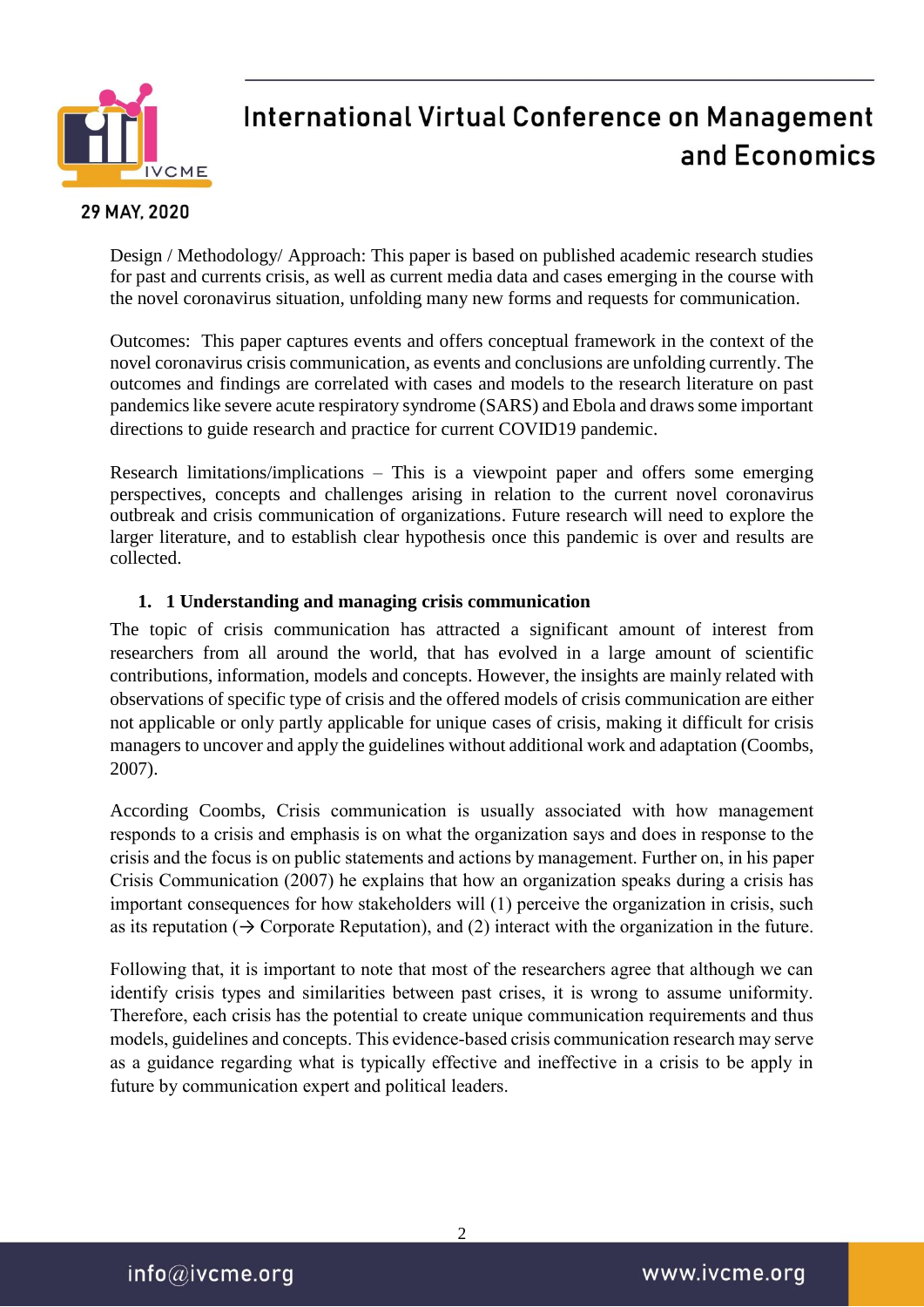

### 29 MAY, 2020

### **1. 2 Marketing communication in crisis**

In general, there are two strategies for crisis communication: (1) managing information and (2) managing meaning. Managing information involves the collection and dissemination of crisisrelated information. Managing meaning involves efforts to influence how people perceive the crisis and/or the organization involved in the crisis (Coombs, 2015). Further on, Coombs defines five most common outcome variables: reputation, emotion, purchase intention, stock prices, and word of mouth. The two dominant emotions that emerge in the crisis communication research are anger and anxiety that need to be taken into consideration as variables. The key task is connecting the crisis communication strategies to the outcome variables in order to reduce the negative effects of a crisis.

However, there are lessons learned from past pandemics when borders were closed and some industries such as tourism were completely locked that can be included in the overall communication guidelines of COVID 19 pandemic (Jamal and Budke, 2020):

- responsibility and care are needed for residents and local communities during the chaotic initial stage of a possible/actual pandemic;
- service providers and workers within the hospitality industry must be knowledgeable and prepared so that guests are not turned away inappropriately due to fear that they may be carrying the novel coronavirus;
- communication channels must remain open;
- global institutional structures beyond those like the UNWTO and WTTC are needed to help the tourism industry prepare and respond to global health emergencies
- additional research is needed on the indirect effects of health-related crises on vulnerable business and destinations, especially in developing countries.

According Gesser-Edelsburg et al. (2014) eight risk communication subthemes were identified in a study of World Health Organization (WHO) and Centers for Disease Control and Prevention (CDC) guidelines from 2005 to 2008 for risk communication during an emerging infectious disease outbreak: trust, empowerment, uncertainty, communicating the vaccine, inclusion, identification of subpopulations and at-risk groups, segmentation, and 2-way communication. The reports and case study disclosed a gap between international guidelines and their local-level implementation identifying little consideration for individual member-state implementation and poor formative evaluation studies, which undermined their validity of the guidelines. Following this research, it would be optimistic to assume that WHO and other relevant institutions during COVID 19 global pandemic will resolve in disseminating a general communication guideline and closely monitor the implementation. However, this COVID19 crisis, has many unique developments, and one of them is the social media and internet platform's that are not only dominating, but also they are the only media outlet during lock down times. Another challenging factor would be the uncontrollable fake news, that have been challenging the institutions over the past years and are taking their role during the pandemic times too. Therefore, a study of correct and equal implementation of the COVID19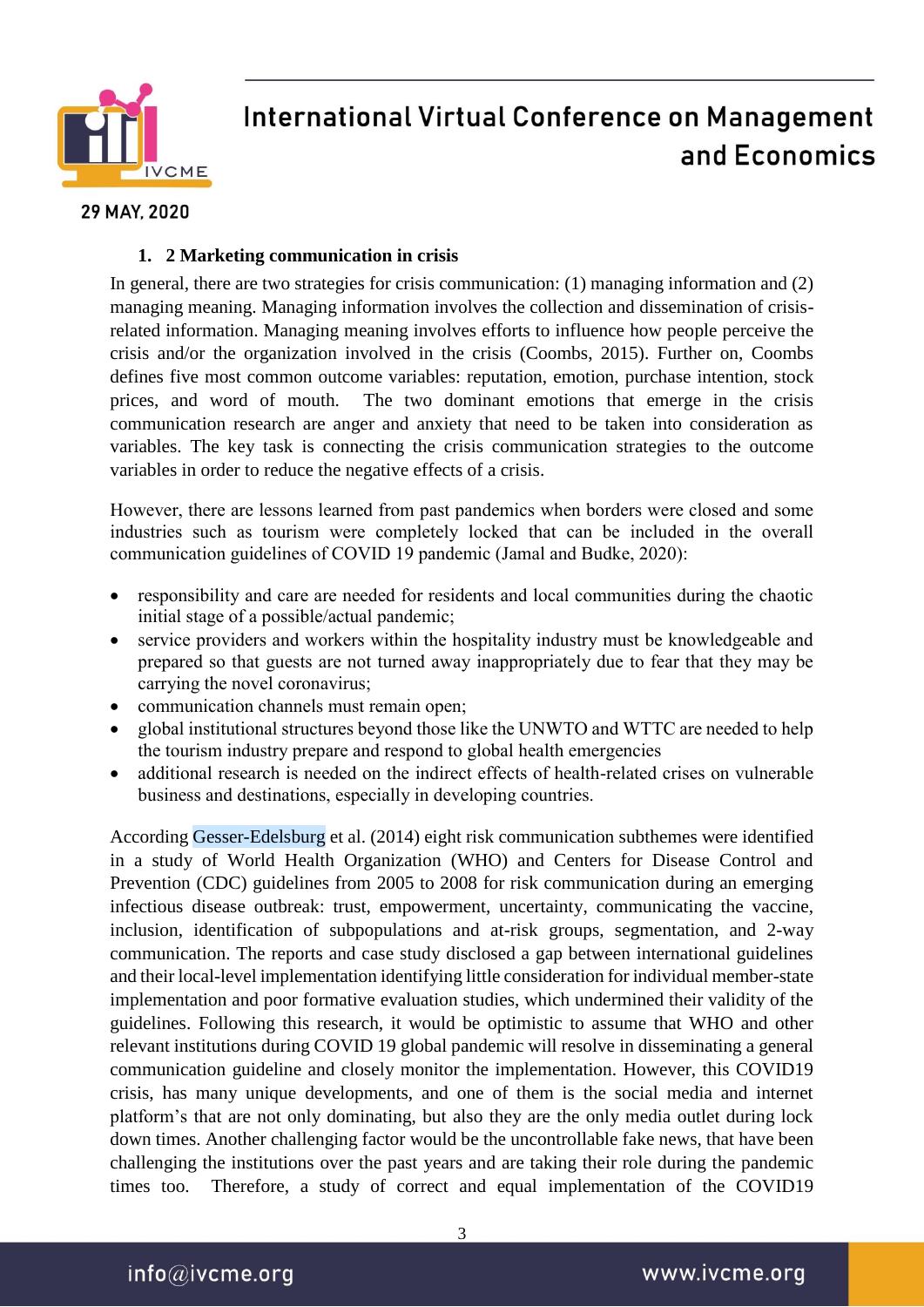

### 29 MAY, 2020

communication guideline (published by WHO in February 2020) needs to be conducted after resolving the crisis.

### **1. 3 The social media and Marketing communications in crisis**

During global pandemic crisis COVID19, Internet is not only an important channel for crisis communication, but also the main outlet for fast and transparent transmitting of a message. At the same time, all internet based media, including, websites, social media platforms, blogs, can be very dangerous course of fake news, panic, and dissemination of fear. This delicate balance for managing the pros and the cons of having one main outlet for messaging – the internet based media, leaves no choice but thoroughly and proactively advancing the content management, the timing, the spokespersons and the tone of the message in accordance with: 1. Empirical findings for previous crisis communication models and 2. New lessons promptly learned from the current situation. However, observing the current situation, one can assume with high level of certainty that many organizations and leaders are facing challenges with crisis communication strategy, content and model. Some of the observed negative effects of this case are: disintegrated messaging among different countries (U.S and EU countries; Russia and EU countries, Sweden and every other country), organization and leaders, lack of global communication strategy (strategy implementation), general disbelief in the credibility of the given information by the audience, strikes against lock down measures in some countries, a severe spread of significant amount of fake news, huge level of panic and fear (which is opposite of the communication rules given by the empirical research from past global pandemics) etc.

On the other hand, there are some positive effect and successful crisis communication cases that are to be studied in future as good examples (ex: France, Finland, UK).

## **2. The specifics of COVID19 Pandemic crisis**

This is not the first time a coronavirus has taken the global community by surprise. Most will remember the severe acute respiratory syndrome (SARS) coronavirus outbreak of the early 2000s. A disturbing connection between these viruses is that they emerged from an initial zoonotic (animal to human) transmission event (Jamal and Budke, 2020). After announcing the emergence of the 2019-nCoV on December 31, 2019 [with some delay given that cases were being detected earlier in December by local medical professionals (Buckley, 2020), the Chinese Government undertook drastic actions to curtail the spread of the virus. These actions included imposing numerous restrictions on gathering at events and travels within and outside the country during the high domestic and international travel. Numerous countries have also imposed various forms of travel restrictions and travel bans. WHO declared the 2019-nCoV outbreak to be a public health emergency of international concern on January 30, 2020?

Learning from SARS, various researchers have called for proactive crisis response and crisis management planning (Mair et al., 2016). The issues are not merely economic recovery, destination image management, media management and promotion (common industry-related themes). Pandemic diseases, such as Ebola and SARS, have also resulted in discrimination and

 $info@$ ivcme.org

4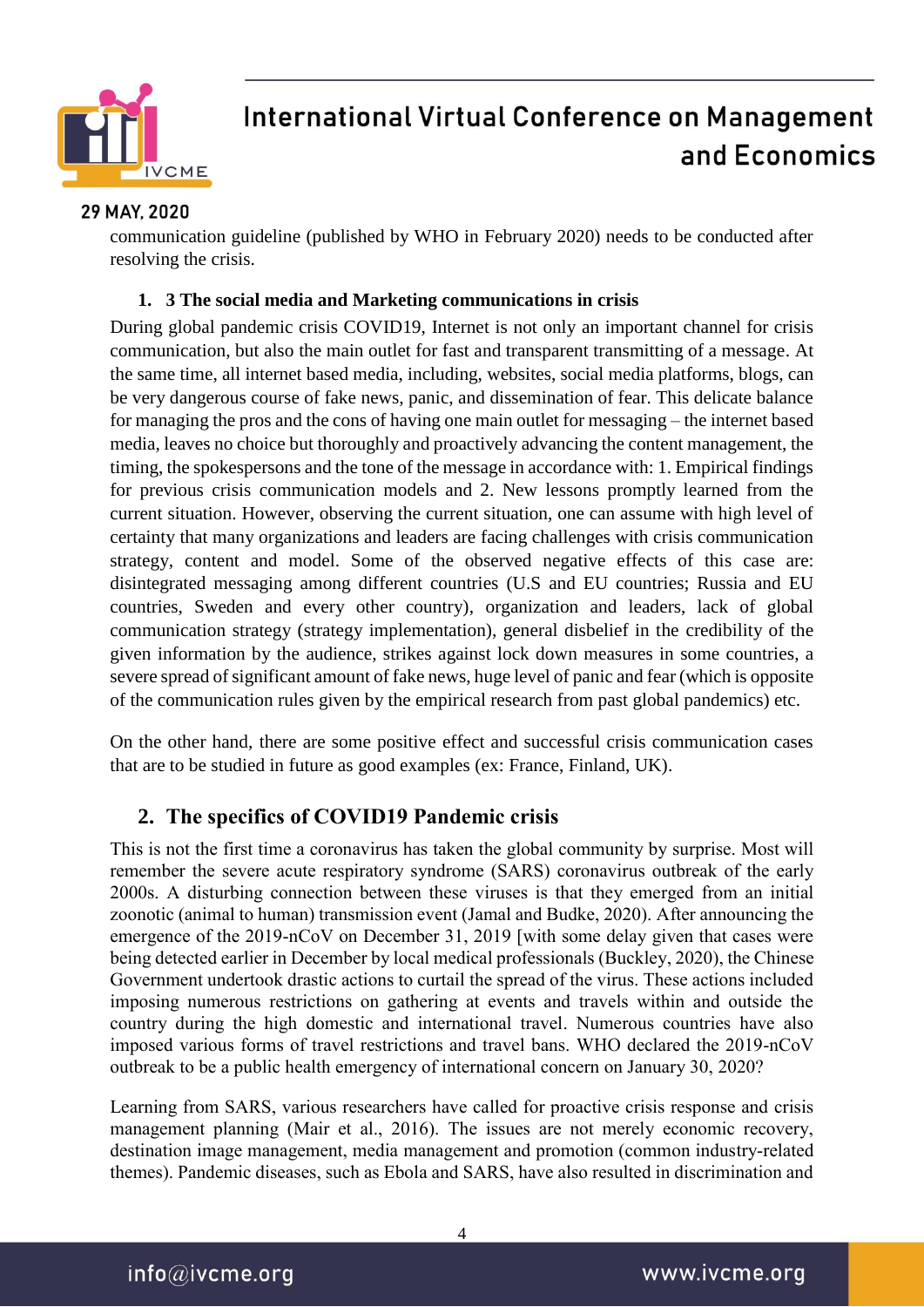

### 29 MAY, 2020

misinformation related to the countries central to the outbreaks (Cooper, 2005). The current outbreak is also raising backlash against Chinese populations inside and outside the country as discussed hereafter. Facing severe crisis on three segments: health, economic and social, on almost every continent urges a global cooperation and clear crisis management and crisis communication directives. Unfortunately, globally coordinated crisis management and uniformed communication plans have rarely been implemented effectively at the local or country level up to date during COVID19 crisis. Simular finding are published by a number of authors related with previous health crisis (Gesser-Edelsburg et al., 2014).

Fear and concern emerging around the current coronavirus outbreak is being manifested in forms of discrimination and xenophobia that have little basis in medical and scientific facts. Incidents are being reported about local resident reactions and avoidance of Chinese restaurants, etc. (see Aguilera, 2020 on role of social media). The British Columbia Centre for Disease Control (Canada) took to Twitter to control some of the misinformation being spread about the coronavirus (O'Brien, 2020). Global crises, such as disease outbreaks and pandemics, raise serious questions about the preparedness of global and regional tourism-related institutions to coordinate crisis management and recovery actions. The challenges are not simply economic. Issues of justice arise as vulnerable destinations and poorer populations are often disproportionately burdened by disease outbreaks. These communities often lack adequate resources to mitigate and recover from outbreaks. Vulnerabilities also exist with respect to their citizens abroad during disease outbreaks. For instance, there are around 4,600 African students studying in Hubei Province (Wuhan is the capital city), but neither they nor other African nationals have embassy or consulate representation in Wuhan (Williams, 2020).

### **2.1 Analyses of different crisis communication in the context of COVID 19**

If we analyze the crisis communication model country by country, or organization by organization, we can see that those countries that were affected by the coronavirus use a different tools of communication. For example, in China where the virus originate they were set of measurement that were overtaken regarding the way of communication and informing the population about the virus. According to Shuai L. Since (January, 2020), the National Health Commission of China have published several guideline documents, starting with the notification of principles for emergency psychological crisis intervention for the COVID-19 epidemic on January 26, then the notice on establishing psychological assistance hotlines for the epidemic on February 2, and most recently, guidelines for psychological assistance hotlines during the COVID-19 epidemic on February 7. Also, online mental health education with communication programs, such as WeChat, Weibo, and TikTok, has been widely used during the outbreak for medical staff and the public. In addition, several books on COVID-19 prevention, control, and mental health education have been swiftly published and free electronic copies have been provided for the public. As of February 8, 29 books associated with COVID-19 have been published, 11 (37·9%) of which are on mental health, including the "Guidelines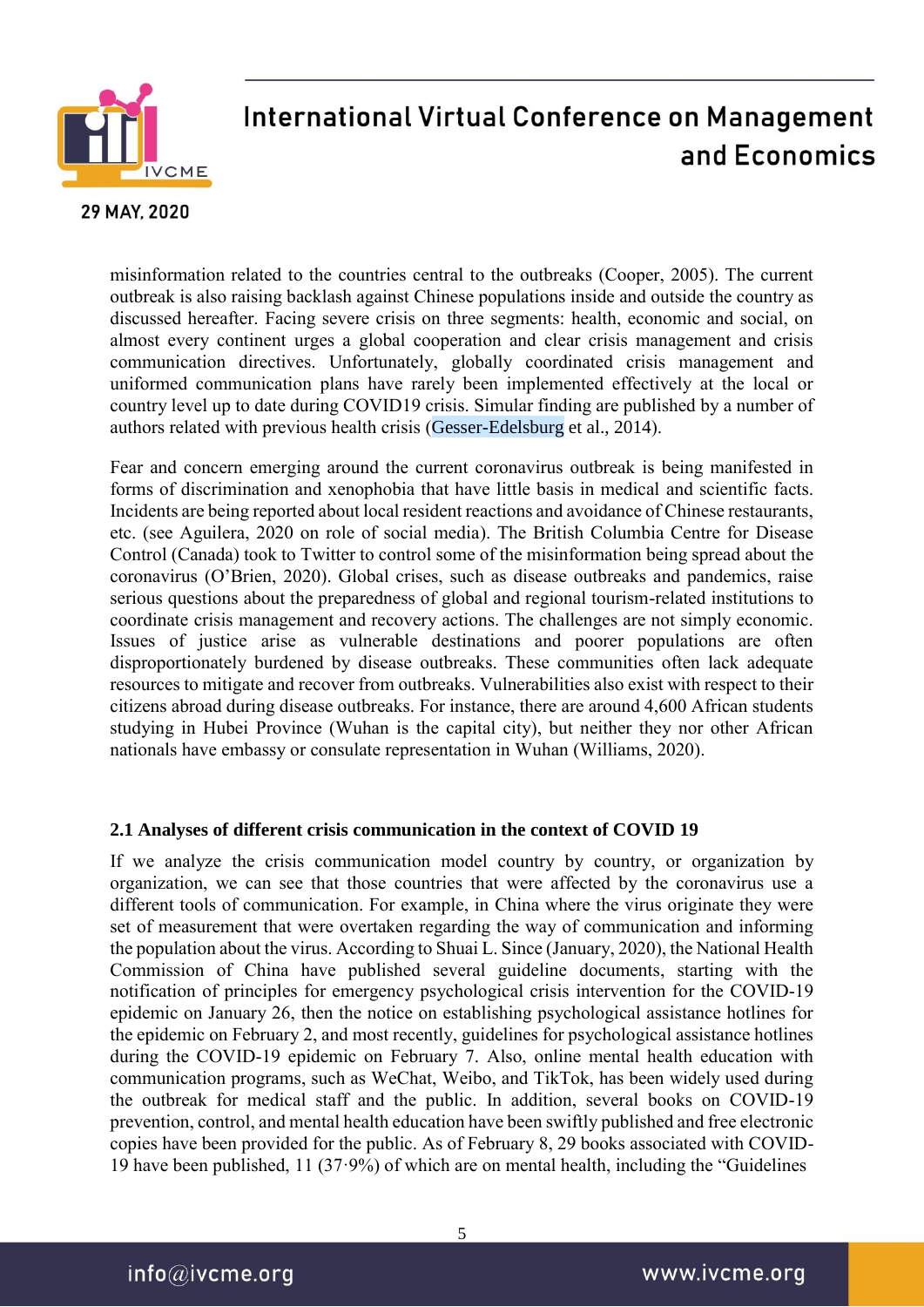

#### 29 MAY, 2020

for public psychological self-help and counselling of 2019-nCoV pneumonia", published by the Chinese Association for Mental Health (Shuai L., &all, 2020). European Union and European Commission, practiced proactive communication, where EU social media channels were devoted mainly on the pandemic content, and European Commission was reporting the official ongoing work of the organization. Further on, UK Prime Minister took over very personalized and human oriented communication style. The Government of Finland took diverse approach addressing children and France President exhibited very timely, thorough and proactive communication style.

### **2.2 Ethics in crisis marketing communication in the context of COVID 19**

The current situation reinforces a key principle for an informed civil society. Residents must be well informed with facts from reliable health authorities. For this purposes it is critical for the media to convey information to the public to promote appropriate health protective behaviors and effective institutional responses. Information conveyed by the media should be without sensationalism or disturbing images. The public, in turn, should be advised to avoid speculative stories and limit repetitious exposure to media stories that provide little new information, while staying abreast of critical updates (Garfin D.R. & all., 2020). We recommend that the public rely on authoritative sources such as the Centers for Disease Control and Prevention or WHO for the most up-to-date information regarding transmission, protecting one's health, and community-level threats. There are several issues that need to be strass out here. First, both the Centers for Disease Control and Prevention and WHO provide regular communications via social media and website updates. Second health care providers, as trusted community agents, also play an important role in communicating essential information to patients and other community member, practical advice that individuals can implement to protect from contagious viruses, provide critical information and make concrete suggestions while seeking to temper the crisis and fake news that may thwart overall public health efforts to effectively combat the COVID-2019 outbreak. In this line of work Pan American Health Organization (PAHO) and WHO create a Guidelines for communication about coronavirus disease 2019 (PAHO&WHO, 2020) During a health crisis, the public depends on the media to convey accurate and up-todate information in order to make informed decisions regarding health protective behaviors. In time of a novel disease outbreak such as COVID-19, **timely updates** from **trusted sources** about the relative risk of contracting the novel disease versus a more common one are critical. Without them, public fears may escalate, fuel rumors and provoke stress responses. Emergency management agencies tend to underuse social media as a source of risk communication. **Strategic social media use** (e.g.,hashtags) may be an effective way for agencies to communicate accurate information to the public during times of crisis (Lachlanet al., 2016). During times of uncertainty and crisis, the public may increase their reliance on the media (Ball-Rokeach & DeFleur, 1976), and it is imperative that trusted sources are available to provide risk assessments and recommendations (Lachlan, Spence, Lin, Najarian, &Del Greco, 2016). In the absence of information—whether because the information is coming from non-ethical source, or maybe is a fake new—ambiguity can lead to heightened appraisals of threat. This occurred in the context of the H1N1 crisis when increased uncertainty and feelings of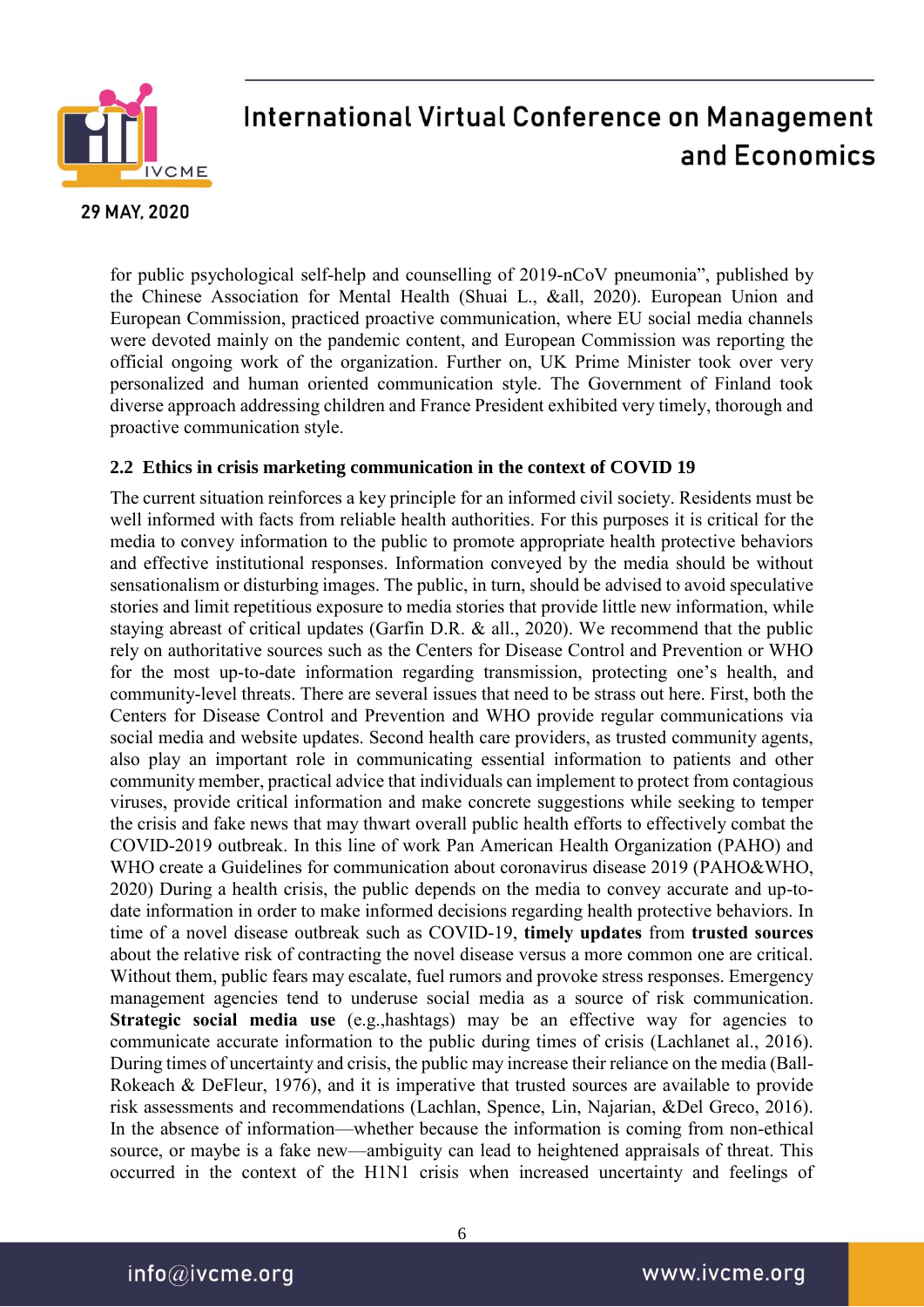

### 29 MAY, 2020

uncontrollability increased anxiety (Taha, Matheson, & Anisman, 2014).

### **2.2 Guidelines and conceptual framework for crisis communication in the context of COVID19**

Using the research from all the relevant institution, we can construct a fairly substantial set of evidence- based recommendations for crisis communicators. Risk communication encompasses all the basics of health communication but differs in the need for speed and reliance on trust. At times of crisis, leaders are called on to provide a **quick, sensitive and trustworthy response**. As mentioned before the World Health Organization and Pan American Health Association, created a public guideline for crisis communication in time of COVID-19. From the literature review and regarding the crisis communication we can see that competence and integrity are two critical elements of crisis communication (Brown & Dacin, 1997). From the other side we can take timing as a critical component in crisis communication combined with clear understanding of what it is in this case COVID-19. From here a set of guidelines and framework can be point out to be used during this communication crisis in future crisis there are likely to be similar to this one. According to the guidelines for Communication about Corona disease published by WHO and PAHO we can point out several points regarding this crisis. Fist is the **trust as a key principle in risk communication.** Without the <trust> as a central messaging element, the public will not believe fully the given information provided by the health minister or other officials. Second is the **timing** as a critical component same as Coombs (2014) refers. Announcing early shows leadership, leads to trust, reduces the rumors and can save lives. The so-called "first announcement" should say what is known, what it means, what is being done. We can see a lot of examples across Europe and majority of those crisis communication were communicated with the general public via three channels: the head of state, the Prime Minister and ministers. The next thing that is offered in the guidelines for crisis communication is the trust that need to be build up **by transparency**. There are some limits to transparency include — but are not limited to — national security. The messages should be speak out about the risks, benefits and challenges. It is important to **involve the community and maintain essential interaction**. An outstanding examples of such successful communication were displayed by France, Finland,  $UK - all$  interacting with different groups of audiences: general public and media, **children**, food providers, medical stuff. The public is entitled to information that affects their health and the health of their families and therefore should be involved in the process of message creation based on their reactions and feedback. Public perception of risk often does not match the science-based reality. If the public does not perceive a risk, they won't respond adequately to prevent it. At last, we are witnessing a severe lack of uniformity and clear absence of standardization among countries in communication, that is against basic rules of communication in global crisis. Although the crisis is still active, we can collect the given empirical data and combine them with observations of the communication during this crisis and conclude that overall, despite some portion of wellestablished communication messaging, content and interaction, and despite the clear knowledge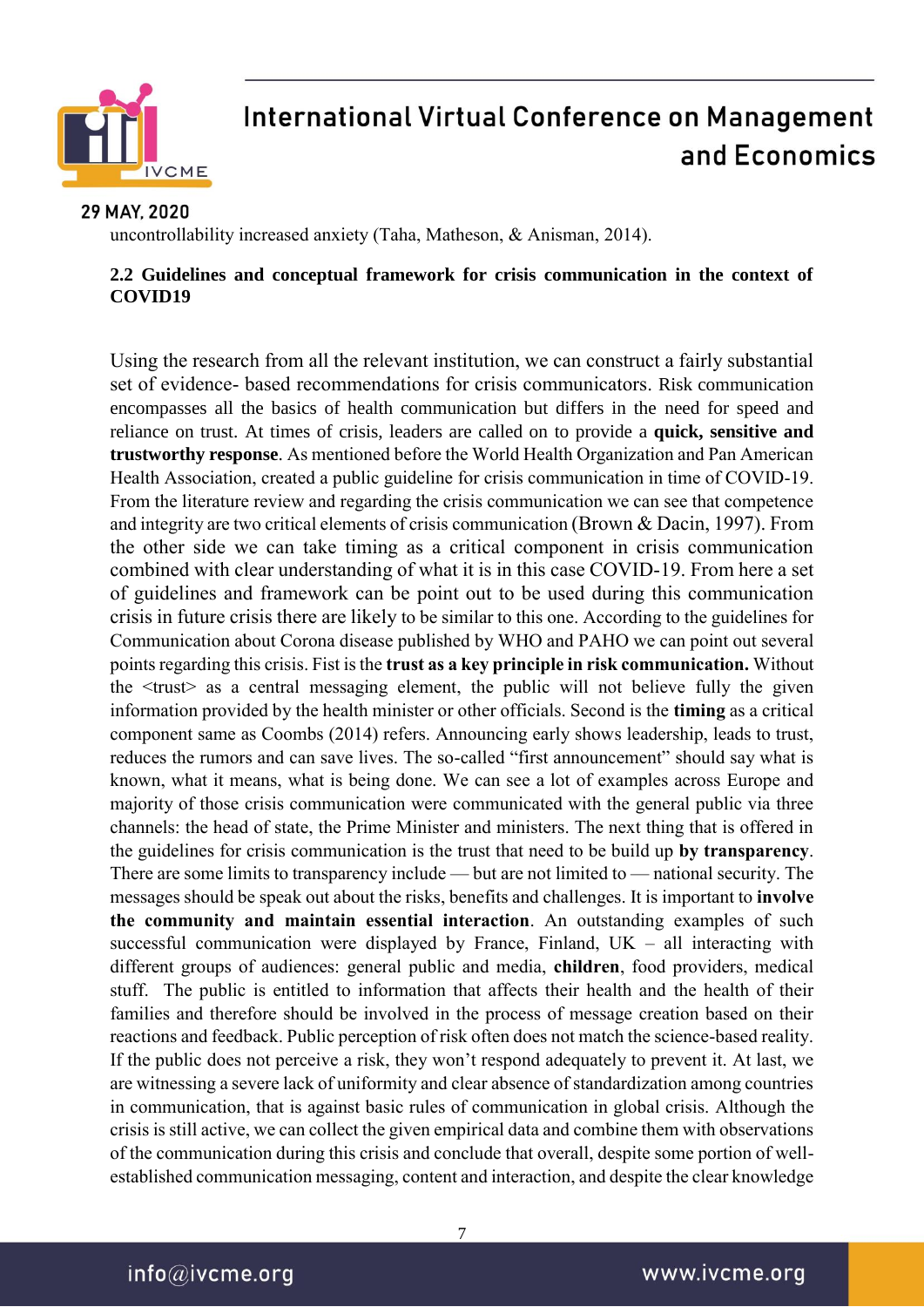

29 MAY, 2020

# **International Virtual Conference on Management** and Economics

that planning risk communication is the imperative in every corporate and governmental plan, still with COVID-19 not be the case, especially considering the factors: **timing, uniformity and trust.**

## **2. Conclusion (TNR 14pt., bold)**

When health risks are uncertain, people need information about what is known and unknown about the virus, their actual degree of risk, and interim guidance to formulate decisions to help protect their health and the health of others. Timely and transparent dissemination of accurate and accessible science-based information about COVID-19 can build public trust and confidence. Information presented should minimize speculation and avoid over interpretation of data as well as overly confident assessments of public health investigations and control measures. Coordination of message development and release of information among all responding organizations, international partners and health officials is critical to help avoid confusion that can undermine public trust, raise fear and anxiety, and impede response measures. This are some of the key principles that are important for this crisis communication. But from the research that we mail and analysis of relevant institution we can conclude that still there is no substantial set of guidelines for crisis communication not on governmental level nor on media level. For the purpose of future research and application, based on media analyses of the current (still active) COVID19 crisis, and taken into consideration the empirical studies from previous crisis, we are offering the following framework for crisis communication:

| Media outlets                          | On line, Of line, credible, trustworthy  |
|----------------------------------------|------------------------------------------|
| Content of the message                 | Clear, neutral, avoidance of fear panic  |
|                                        | and pessimism                            |
| Central message element                | <b>TRUST</b>                             |
| Frequency of press conferences, public | Once in 24h                              |
| addressing                             |                                          |
| Timing                                 | Fast, early, responsive                  |
| Interactions                           | High level of interaction, do<br>not     |
|                                        | underestimate feedback, all type of      |
|                                        | questions                                |
| Diversity, inclusion                   | Mind the diverse audience groups,        |
|                                        | address all, avoid and do not allow      |
|                                        | xenophobia, nationalism and racism.      |
| Spoke person                           | Select trustworthy, charismatic and well |
|                                        | prepared spokespersons                   |
| Style                                  | Humble, personalized, empathic.          |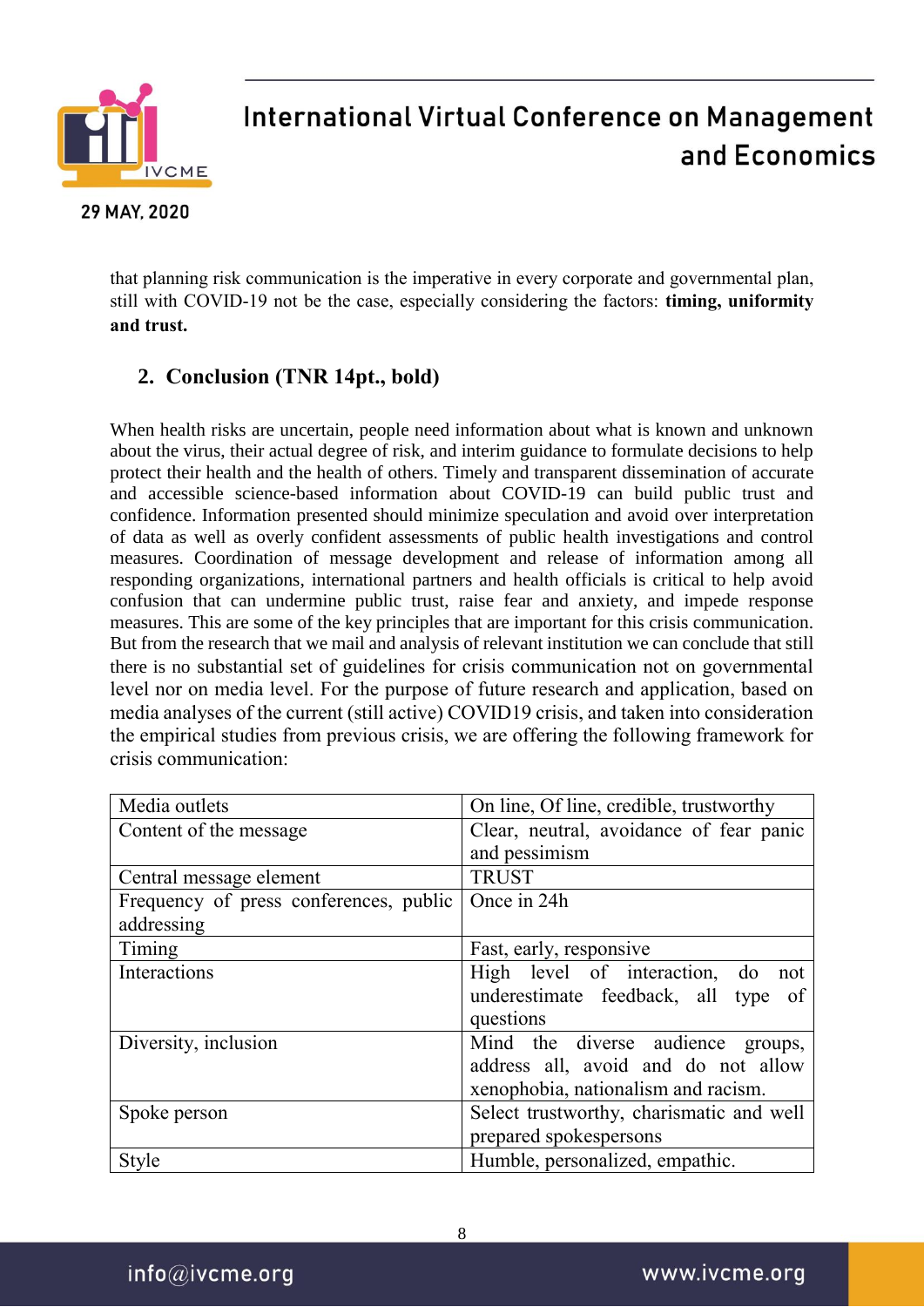

#### 29 MAY, 2020

## **References**

- [1] Aguilera (2020), "Xenophobia 'is a pre-existing condition', how harmful stereotypes and racism are spreading around the coronavirus", TIME Health 2019-NCOV, available at: https://time.com/5775716/ xenophobia-racism-stereotypes-coronavirus/
- [2] Ball-Rokeach, S. J., & DeFleur, M. L. (1976). A dependency model ofmass-media effects.Communication Research, 3,3–21. <http://dx.doi.org/10.1177/009365027600300101>
- [3] Buckley (2020), "Chinese doctor, silenced after warning of outbreak, dies from coronavirus", New York Times, Updated 7:23 p.m. ET, available at: www.nytimes.com/2020/02/06/world/asia/Li-Wenliang- coronavirus.html (accessed 6 February 2020).
- [4] Coombs, W. T. (2007a). Crisis management and communications. Retrieved March 20, 2012 from [http://www.instituteforpr.org/topics/crisis-management-and-commun](http://www.instituteforpr.org/topics/crisis-management-and-communications/)
- [5] Coombs, W. T. (2015). The value of communication during a crisis: Insights from strategic communication research. Business Horizons, 58(2), 141-148.
- [6] Cichocki, A. and Unbehaven, R., (1993). *Neural Networks for Optimization and Signal Processing*, 1st ed. Chichester, U.K.: Wiley.
- [7] Chen, W. K. (1993). *Linear Networks and Systems*, Belmont, CA: Wadsworth, pp. 123-135.
- **(Journal -** Author, year. Paper title. *Journal name (in italics)*, volume and issue numbers, inclusive pages.**)**
- [8] Chen, S., Mulgrew, B. and Granta, P. M. (1993). "A clustering technique for digital communications channel equalization using radial basis function networks," *IEEE Trans. on Neural Networks*, vol. 4, pp. 570-578.
- [9] [Jamal, T.](https://www.emerald.com/insight/search?q=Tazim%20Jamal) and [Budke, C.](https://www.emerald.com/insight/search?q=Christine%20Budke) (2020), "Tourism in a world with pandemics: local-global responsibility and action", *[Journal of Tourism Futures](https://www.emerald.com/insight/publication/issn/2055-5911)*, Vol. ahead-of-print No. ahead-ofprint. <https://doi.org/10.1108/JTF-02-2020-0014>
- [10] Gesser-Edelsburg, A., Mordini, E., James, J., Greco, D., & Green, M. (2014). Risk Communication Recommendations and Implementation During Emerging Infectious Diseases: A Case Study of the 2009 H1N1 Influenza Pandemic. Disaster Medicine and Public Health Preparedness, 8(2), 158-169. doi:10.1017/dmp.2014.27
- [11] Hill, R. M. (1997). The single-vendor single-buyer integrated production–inventory model with a generalized policy, *European Journal of Operational Research*, vol. 97, pp. 493-499.
- [12] Beck, K. and Ralph, J. (1994). Patterns Generates Architectures. *Proceedings of European Conference of Object-Oriented Programming.* Bologna, Italy, pp. 139-149.
- [13] Garfin, D. R., & all.. (2020). The Novel Coronavirus (COVID-2019) Outbreak: Amplification of PublicHealth Consequences by Media Exposure. Journal of Health and Psychology, 2020, Vol. 39, No. 5, 355–357ISSN: 0278- 6133http://dx.doi.org/10.1037/hea0000875355
- [14] Lachlan, K. A., Spence, P. R., Lin, X., Najarian, K., & Del Greco, M.(2016). Social media and crisis management: CERC, search strategies,and Twitter content.Computers in Human Behavior, 54,647–652<http://dx.doi.org/10.1016/j.chb.2015.05.027>

 $info@ivcme.org$